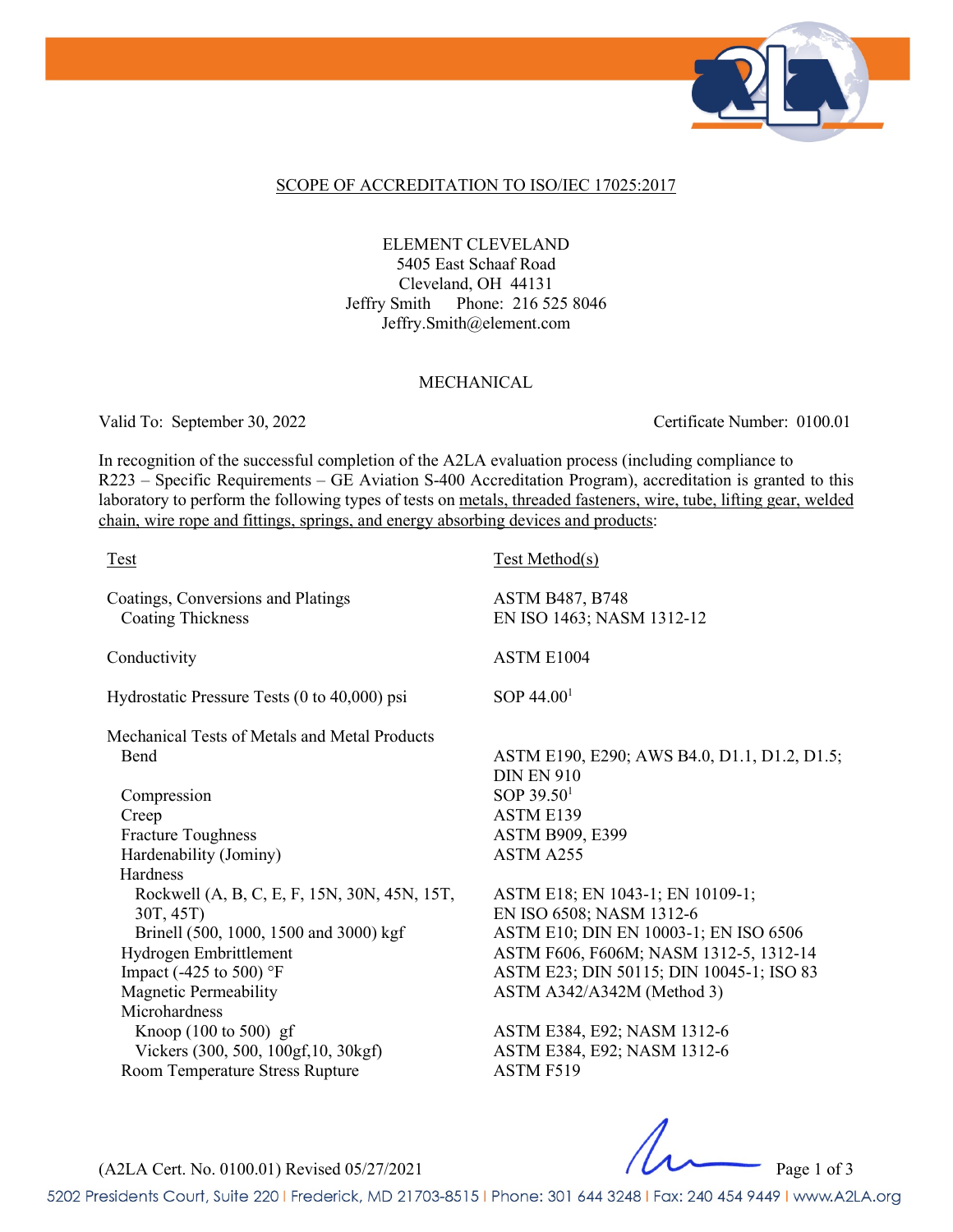### Test Method(s)

*Mechanical Tests of Metals and Metal Products*  Proof Load Tests

Proof Load of Full Size Eyebolts ASTM A489 Stress Rupture (Elevated Temperature) ASTM E139, E292; NASM 1312-10 Tensile Strength (Room Temperature) ASTM A370, B557, E8/E8M, E517;

N Value ASTM E646 R Value ASTM E517 Tensile Strength (Elevated Temp, Up to 2000°F) ASTM E21; EN 10002-5; NASM 1312-18<br>Tension (Axial and Wedge) ASTM A370, F606/F606M; ISO 898-1

Metallography and Micrography of Ferrous and Nonferrous Materials Alpha Case **AMS** 4928, 4965

Case Depth SAE J423

Delta Ferrite AMS 2315; ASTM E562 Grain Size **ASTM E112, E930, E1181** Graphite Type and Distribution ASTM A247

Specimen Preparation ASTM E3, E407

Photomicrography ASTM E883 Surface Finish ASME B46.1

Pneumatic Pressure Tests (0 to 6000) psi  $\text{SOP }44.00^1$ 

Sample Heat Treatment AMS 2750; SOP 39.00<sup>1</sup>

External ASTM A370, F606/F606M; NASM 1312-8; ISO 898-1 Internal ASTM A962/A962M, F606/F606M; EN 493; ISO 898-2, 10485 Shear ASTM B565, F606/F606M; NASM 1312-13, -20 DIN 895, 10237; DIN 20125, 50140; ISO 6892-1, 6892-2; NASM 1312-8 ASTM A370, F606/F606M; ISO 898-1

Carburization SAE J121 (Withdrawn Jan 2013)<sup>2</sup> Carbide Microstructure ASTM B276, B390, B657, B665; SAE J439 Case & Core Hardness ASTM F606/F606M; SAE J78, J429; NASM 1312-6 Corrosion Resistance ASTM A262 (Methods A, C & E), A923 (Methods A & C), G48, G28 (Method A); DIN 50914; EN ISO 3651, 6957 Decarburization ASTM E1077, F835; SAE J121(Withdrawn Jan  $2013)^2$ Macroscopic Preparation/Examination ASTM A561, A604, E381, E340; AMS 2433; GM4460P Microcleanliness ASTM E45 (Method A, D), E766; DIN 50602; SAE J422 Surface Discontinuities ASTM F788; SAE J122, J123, J1061

SEM/EDS ASTM E1508; SOP 60.36<sup>1</sup>

 $(A2LA$  Cert. No. 0100.01) Revised 05/27/2021 Page 2 of 3

*continued*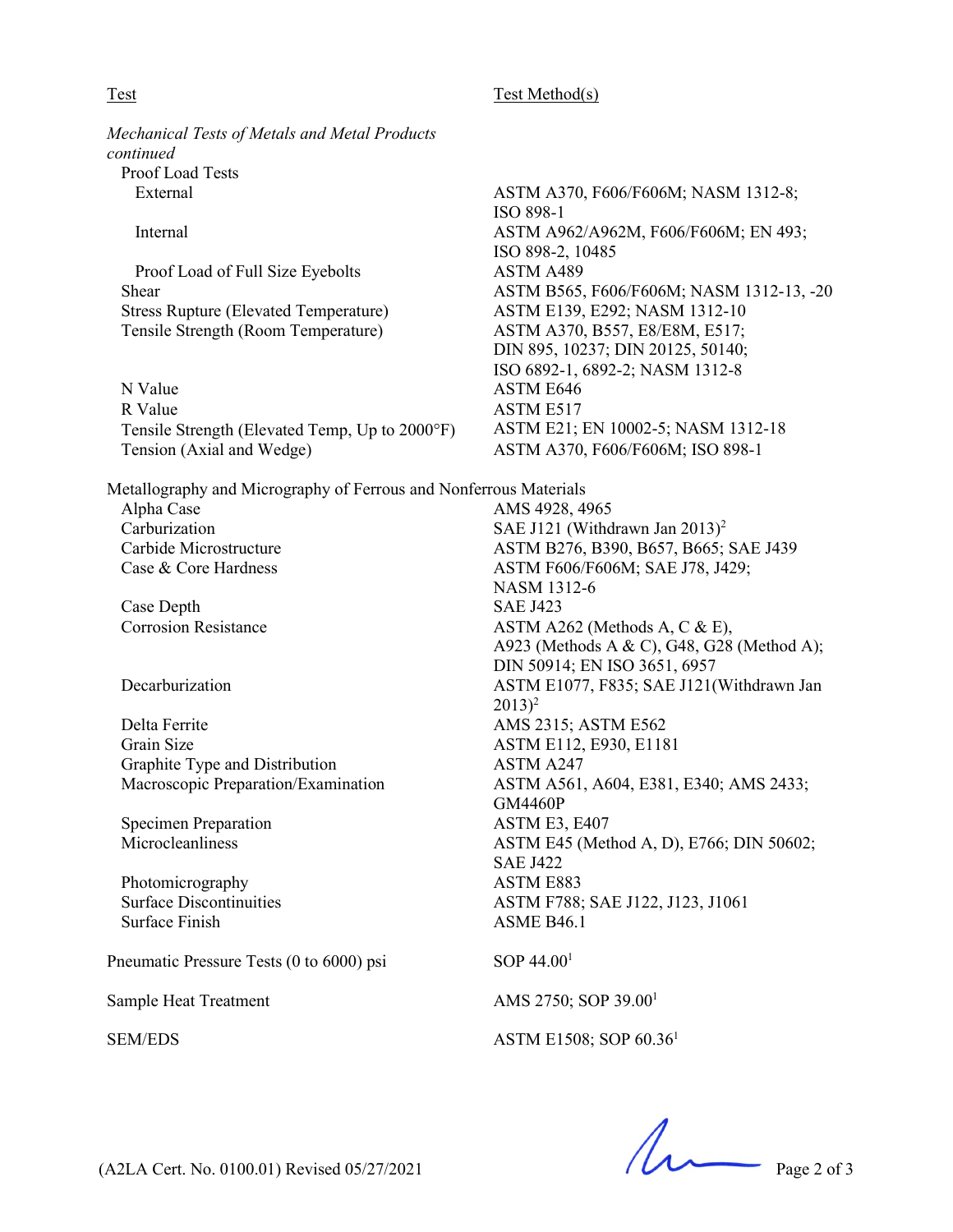| Test              | Test Method(s)                                                                                                                                                                                                                     |
|-------------------|------------------------------------------------------------------------------------------------------------------------------------------------------------------------------------------------------------------------------------|
| Weld Examination  | ASME Sect. IX; API 1104; AWS D1.1/D1.1M,<br>D1.2/D1.2M, D1.3/D1.3M, D1.4/D1.4M,<br>D1.5/D1.5M, D1.6/D1.6M, D14.1/D14.1M,<br>D14.3/D14.3M, D14.4/D14.4M, D14.6/D14.6M,<br>D15.1/D15.1M, D17.1/D17.1M;<br>DIN EN ISO 9606-1, 9606-2; |
| Failure Analysis: | ISO 15614-1, 15614-2<br>Using the methods listed above and on scopes of<br>accreditation 0100.02 and 0100.10 in accordance<br>with ASM Handbook Volume II.                                                                         |

<sup>1</sup> In-house test procedure.

<sup>2</sup> This laboratory's scope contains withdrawn or superseded methods. As a clarifier, this indicates that the applicable method itself has been withdrawn or is now considered "historical" and not that the laboratory's accreditation for the method has been withdrawn

 $(A2LA$  Cert. No. 0100.01) Revised 05/27/2021 Page 3 of 3